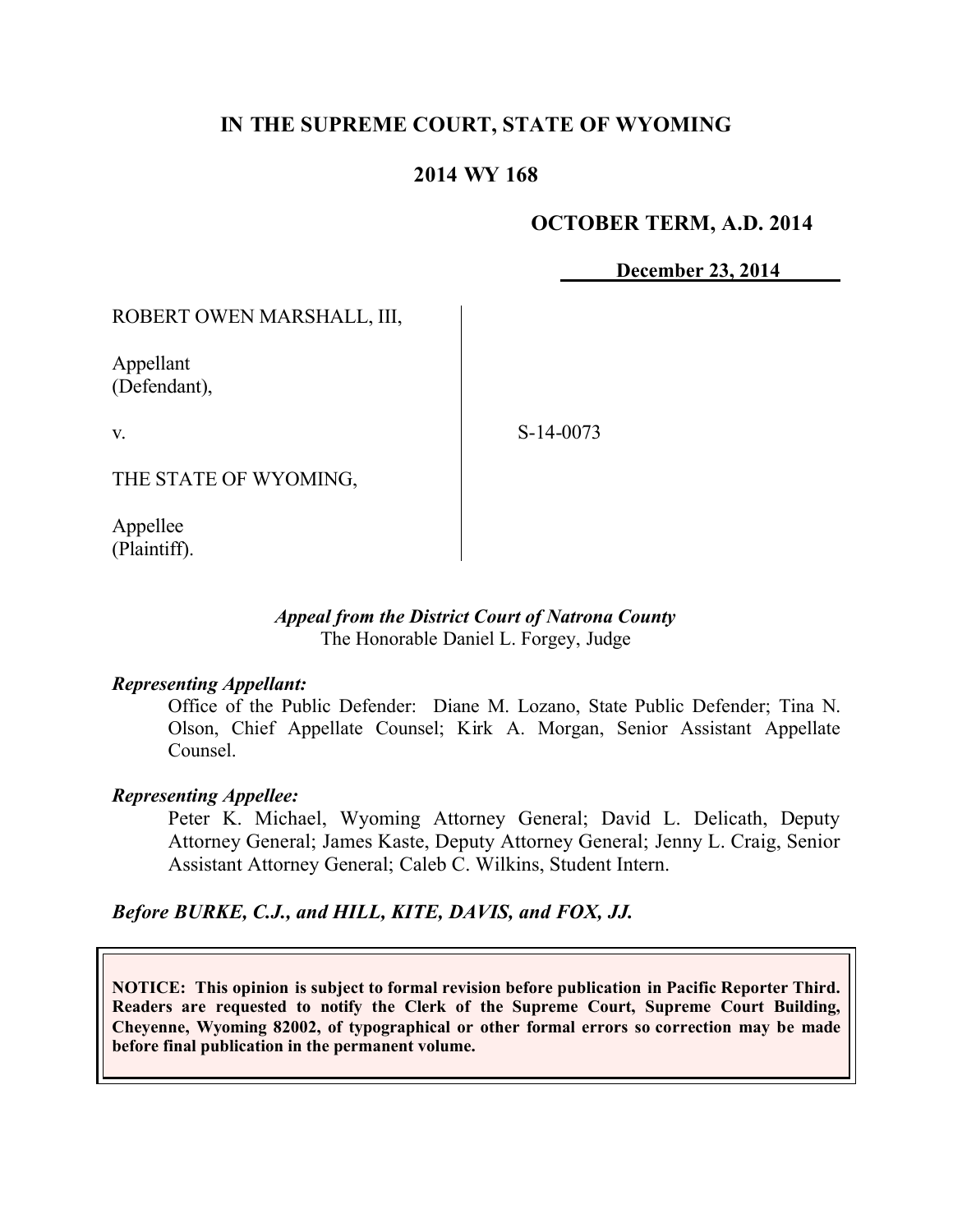## **KITE, Justice.**

[¶1] Robert Owen Marshall, III pleaded guilty to a third or subsequent offense of possession of a controlled substance, which is a felony, and misdemeanor driving while under the influence. On appeal, he claims the district court erred by ordering him to receive and pay for a substance abuse assessment and by relying on the assessment at sentencing to determine he was a qualified offender and recommend he receive substance abuse treatment while incarcerated.

[¶2] We affirm.

### **ISSUE**

[¶3] We restate Mr. Marshall's appellate issue as:

Did the district court act in excess of its statutory authority when it ordered Mr. Marshall to undergo and pay for a substance abuse assessment and then used the results to determine that he was a "qualified offender" and in need of substance abuse treatment?

The State presents a similar issue.

## **FACTS**

[¶4] Mr. Marshall pleaded guilty to a third or subsequent offense of possession of a controlled substance, which was a felony under Wyo. Stat. Ann.  $\S$  35-7-1031(c)(i)  $(LexiSNexis 2013)$ ,<sup>1</sup> and misdemeanor driving while under the influence in violation of Wyo. Stat. Ann.  $\hat{S}$  31-5-233(b)(iii) (LexisNexis 2013).<sup>2</sup> After accepting Mr. Marshall's

 $2$  Section 31-5-233(b)(iii) states:

(b) No person shall drive or have actual physical control of any vehicle within this state if the person: . . .

(iii) To a degree which renders him incapable of safely driving:

 <sup>1</sup> Section 35-7-1031(c)(1) states in relevant part:

<sup>(</sup>c) It is unlawful for any person knowingly or intentionally to possess a controlled substance unless the substance was obtained directly from, or pursuant to a valid prescription or order of a practitioner while acting in the course of his professional practice, or except as otherwise authorized by this act. . . .

<sup>(</sup>i) . . . Any person convicted for a third or subsequent offense under this paragraph, including convictions for violations of similar laws in other jurisdictions, shall be imprisoned for a term not more than five (5) years, fined not more than five thousand dollars (\$5,000.00), or both.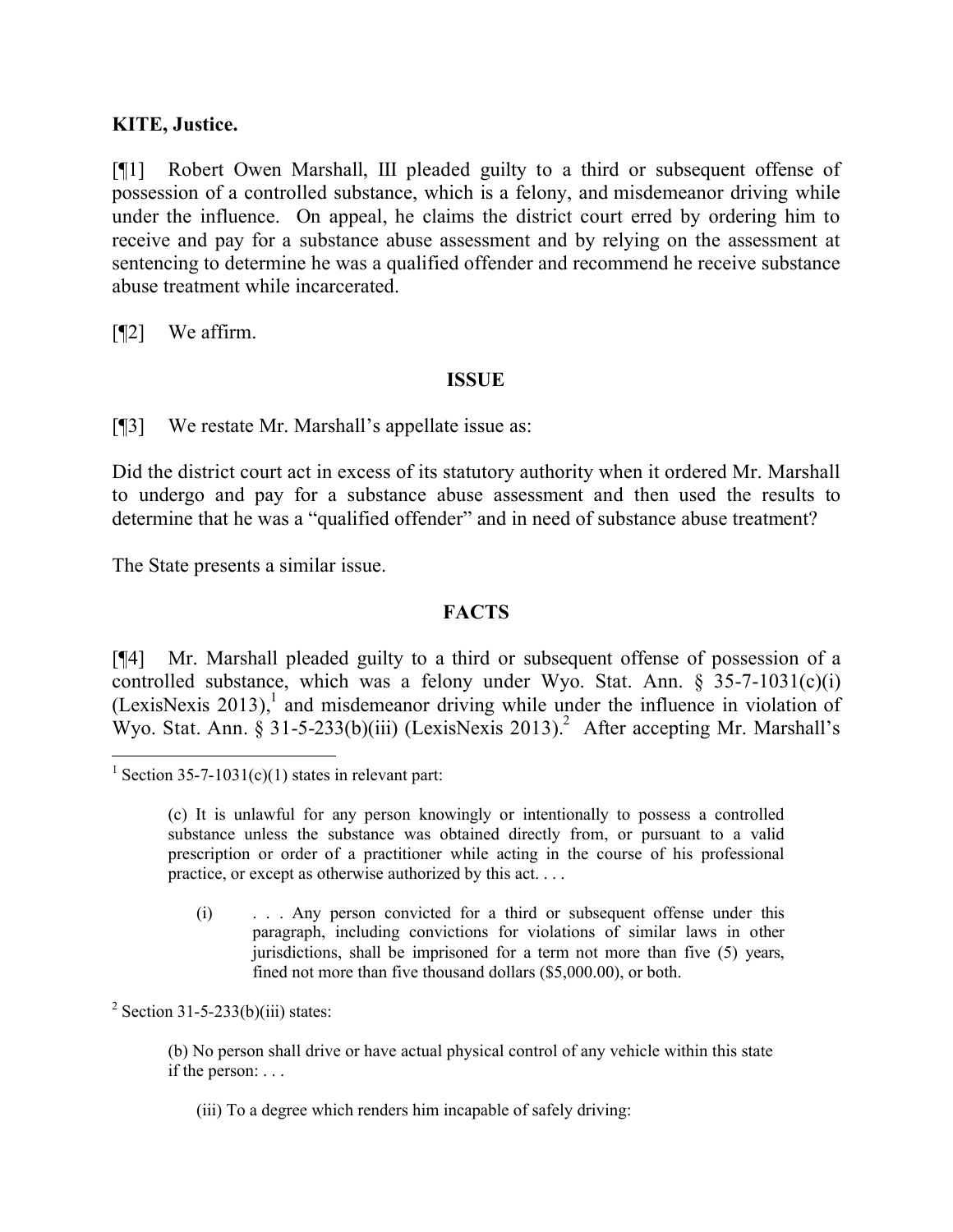guilty pleas, the district court ordered a presentence investigation (PSI), including a substance abuse assessment under the Addicted Offender Accountability Act (AOAA), Wyo. Stat. Ann. §§ 7-13-1301 through 1304 (LexisNexis 2013). The substance abuse assessment recommended that Mr. Marshall receive clinically managed high intensity residential treatment for substance abuse.

[¶5] The district court considered the substance abuse assessment, together with Mr. Marshall's long history of substance abuse violations documented in the PSI, before imposing sentence. The district court found Mr. Marshall to be a "qualified offender" under the AOAA and ordered him to serve a term of incarceration of two to four years with the recommendation that he successfully complete substance abuse treatment while in prison through the Intensive Treatment Unit (ITU) or a comparable program. He was also ordered to pay \$75.00 for the substance abuse assessment. Mr. Marshall filed a timely notice of appeal.

### **DISCUSSION**

[¶6] The primary question in this case is whether the district court had the statutory authority to order Mr. Marshall to receive and pay for a substance abuse assessment. That question is a matter of statutory interpretation which is subject to *de novo* review. *Coleman v. State,* 2005 WY 69, ¶ 11, 115 P.3d 411, 414 (Wyo. 2005).

> In interpreting statutes, we primarily determine the legislature's intent. If the language is sufficiently clear, we do not resort to rules of construction. We apply our general rule that we look to the ordinary and obvious meaning of a statute when the language is unambiguous." We construe together all parts of the statutes in pari materia, and, in ascertaining the meaning of a given law, we consider and construe in harmony all statutes relating to the same subject or having the same general purpose.

> When the language is not clear or is ambiguous, the court must look to the mischief the statute was intended to cure, the historical setting surrounding its enactment, the

 $\overline{a}$ 

(B) Is under the influence of a controlled substance; or

(C) Is under the influence of a combination of any of the elements named in subparagraphs (A) and (B) of this paragraph.

<sup>(</sup>A) Is under the influence of alcohol;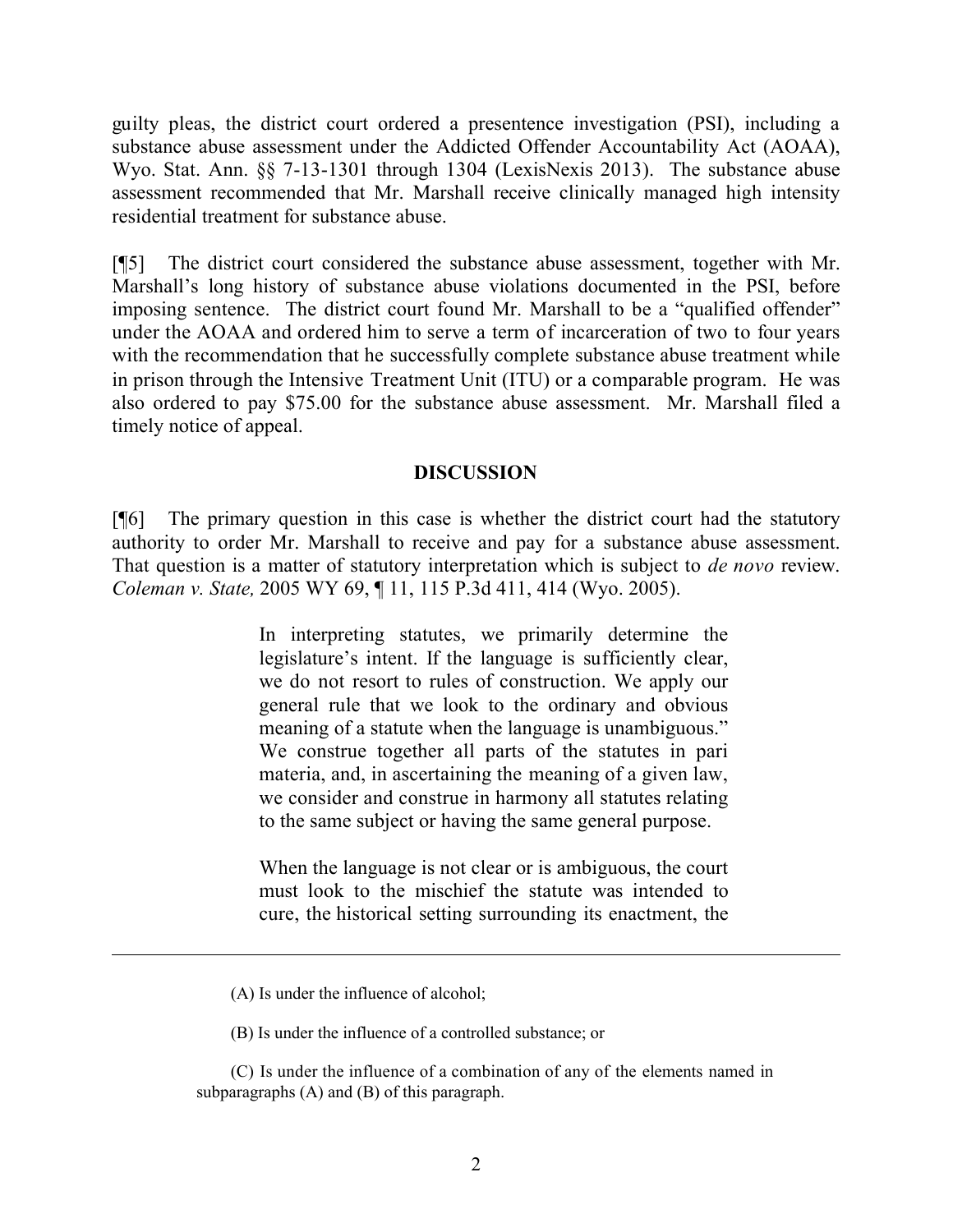public policy of the state, the conclusions of law, and other prior and contemporaneous facts and circumstances, making use of the accepted rules of construction to ascertain a legislative intent that is reasonable and consistent.

*Merrill v. Jansma,* 2004 WY 26, ¶ 28, 86 P.3d 270, 284–85 (Wyo. 2004) (citations omitted).

*Stanton v. State,* 2006 WY 31, ¶ 12, 130 P.3d 486, 491 (Wyo. 2006). *See also Daves v. State,* 2011 WY 47, ¶ 15, 249 P.3d 250, 256 (Wyo. 2011).

[¶7] The AOAA provides district courts with the means of identifying a defendant's drug or alcohol problems and crafting a sentence to fit the circumstances. *Janpol v. State,*  2008 WY 21, ¶ 20, 178 P.3d 396, 403 (Wyo. 2008); *Greene v. State,* 2009 WY 99, ¶ 18, 214 P.3d 222, 227 (Wyo. 2009). To that end, the act requires that any defendant convicted of a felony receive a substance abuse assessment. Section 7-13-1302. *See also Doherty v. State,* 2006 WY 39, ¶ 31, n.2, 131 P.3d 963, 972, n.2 (Wyo. 2006). Based upon the results of the substance abuse assessment, the district court may declare the defendant to be a "qualified offender," which is defined as "a person convicted of a felony whom the court finds has a need for alcohol or other drug treatment." Section 7- 13-1301(a)(iv).

[¶8] Once a defendant is found to be a qualified offender, the district court has authority under the AOAA and relevant criminal statutes to order treatment for substance abuse while the defendant is incarcerated or to sentence him to probation or a suspended sentence and require treatment as a condition of release. Section 7-13-1303. *See also Gomez v. State,* 2013 WY 134, ¶ 7, 311 P.3d 621, 623 (Wyo. 2013); *Duke v. State,* 2009 WY 74, ¶¶ 33-35, 209 P.3d 563, 573-74 (Wyo. 2009).

[¶9] The district court ordered Mr. Marshall to receive a substance abuse assessment in accordance with § 7-13-1302:

> All persons convicted of a third misdemeanor under W.S. 31- 5-233(e) or a felony shall receive, as a part of a presentence report, a substance abuse assessment. The cost of the substance abuse assessment shall be assessed to and paid by the offender. A person who has undergone a substance abuse assessment pursuant to W.S.  $31-5-233(e)$  may receive a second assessment under this section if the court finds that enough time has passed to make the first assessment inaccurate.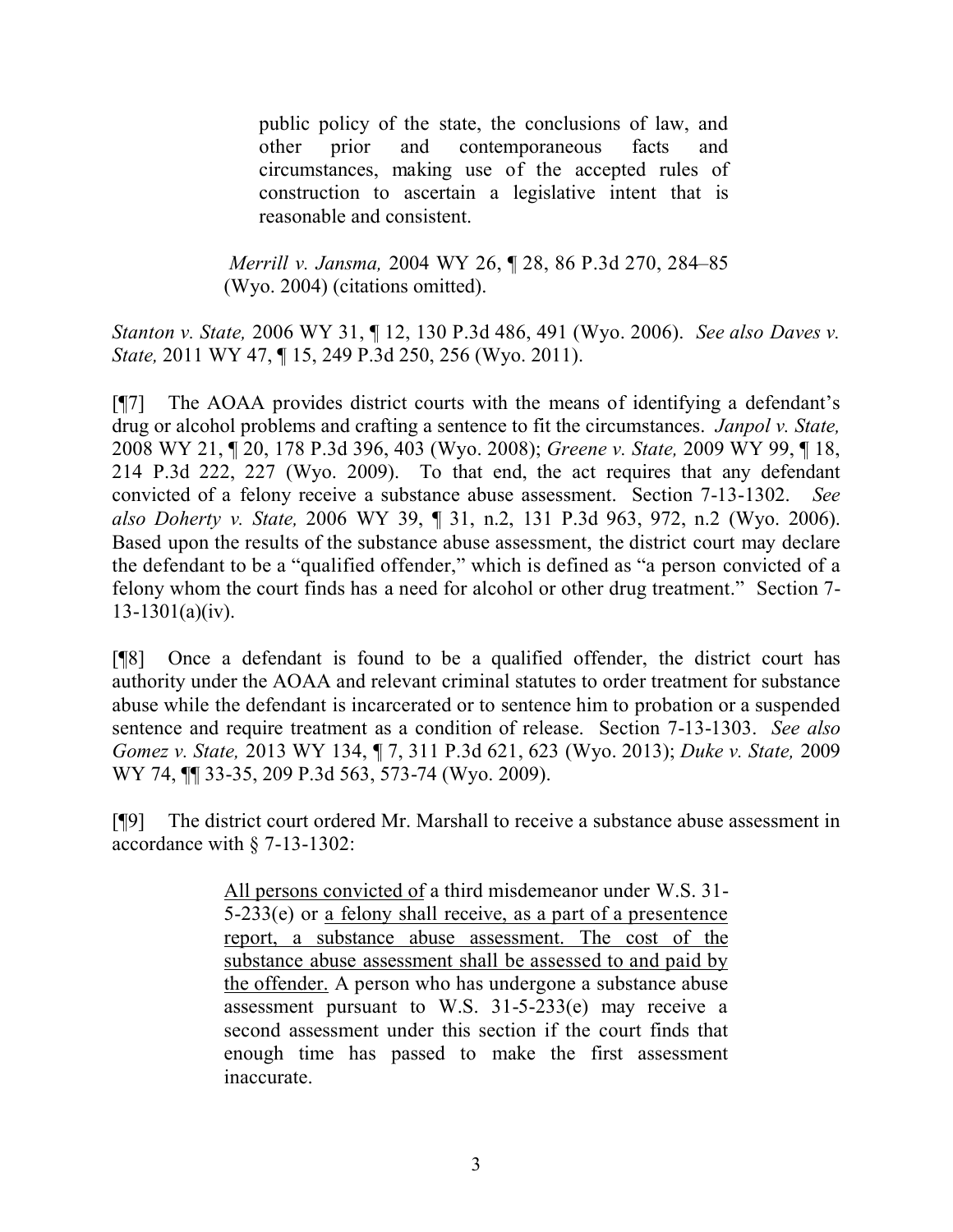(Emphasis added.)

[¶10] Mr. Marshall does not assert that the district court failed to advise him of the consequences associated with the AOAA. *See generally Sena v. State,* 2010 WY 93, 233 P.3d 993 (Wyo. 2010) (discussing advisements required by W.R.Cr.P. 11 in light of the AOAA). In fact, the district court advised Mr. Marshall at his arraignment that, if he pleaded guilty, he could be ordered to be evaluated for substance abuse and required to pay the fee associated with the assessment. Mr. Marshall agreed that the earlier advisements were incorporated by reference into his change of plea hearing.

[¶11] Mr. Marshall claims, however, that the district court did not have the authority to order the substance abuse assessment because he was not "convicted" of a felony under the AOAA. He refers us to the definition of "convicted" in  $\S$  7-13-1301(a)(iii):

> (iii) "Convicted" means an unvacated determination of guilt by any court having legal jurisdiction of the offense and from which no appeal is pending and includes pleas of guilty and nolo contendere. For purposes of W.S. 7-13-1302 only, "convicted" shall include dispositions pursuant to W.S. 7-13- 301, 7-13-302(a), 35-7-1037 or deferred prosecutions when ordered. Otherwise, for purposes of this act, "convicted" shall not include dispositions pursuant to W.S. 7-13-301, 7-13- 302(a), 35-7-1037 or deferred prosecutions[.]

(Emphasis added.) He asserts that, since he appealed his judgment and sentence, he did not meet the definition of "convicted" and, therefore, could not be subject to the substance abuse assessment requirements.

[¶12] Mr. Marshall's interpretation of the AOAA is overly narrow. Considering all of the statutory sections *in pari materia*, it is clear that the legislature intended that the substance abuse assessment occur prior to sentencing. Section 7-13-1302 specifically mandates that the assessment will be part of the presentence investigation report. In fact, a failure to order a substance abuse assessment would be in violation of the statute. Obviously, then, the assessment must be performed before a defendant appeals his judgment and sentence. Further, at the time Mr. Marshall pleaded guilty and the district court ordered the assessment, there was no appeal pending. The clear legislative intent was to require the district court to address a defendant's substance abuse issues during sentencing, but if a defendant's conviction is later overturned, any treatment requirements under the AOAA would also be vacated.

[¶13] If we were to accept Mr. Marshall's interpretation of the AOAA, the underlying purposes of the act, including identification and treatment of addicted offenders, would be completely undermined. It is worth noting that often those who are most in need of